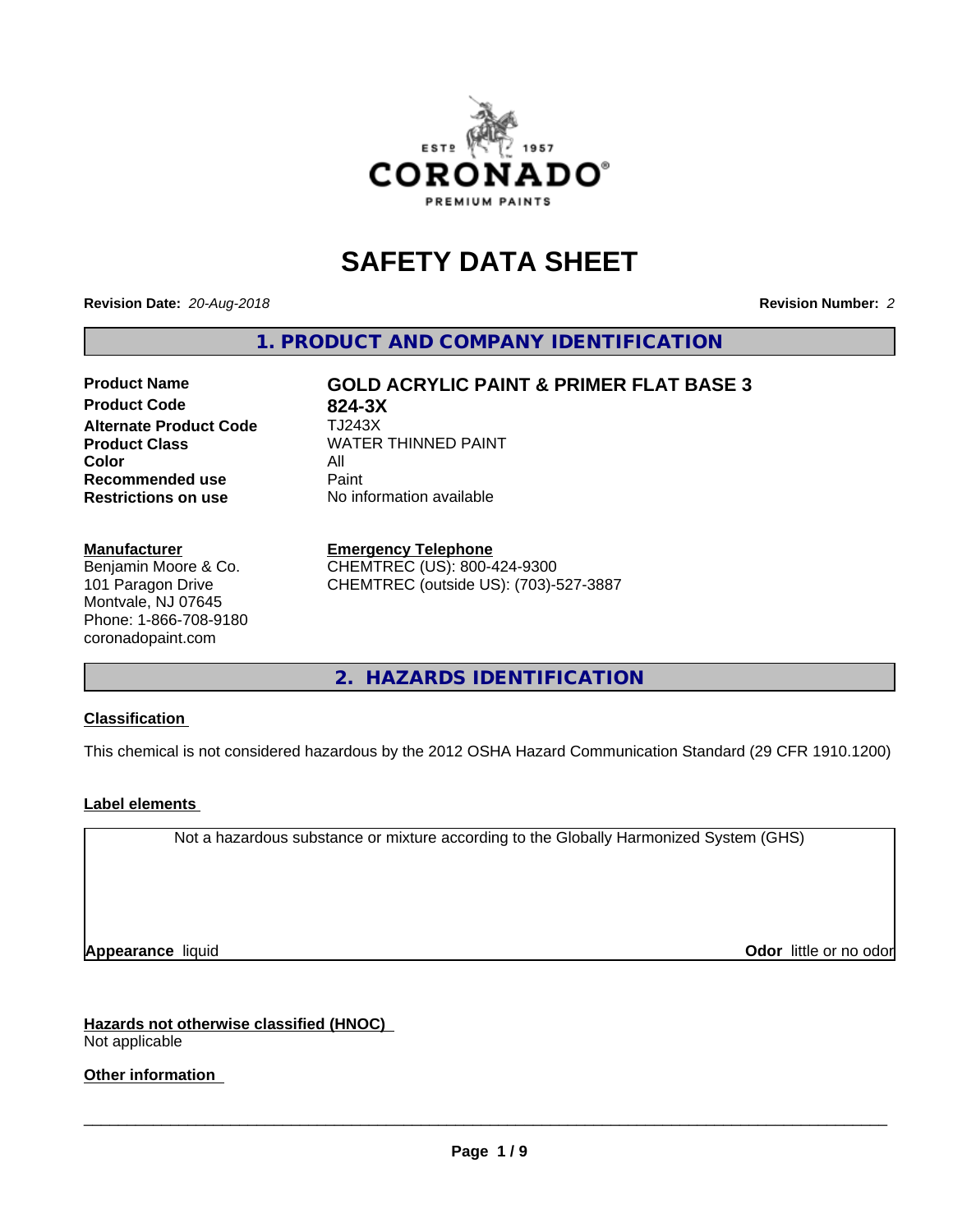No information available

## **3. COMPOSITION INFORMATION ON COMPONENTS**

\_\_\_\_\_\_\_\_\_\_\_\_\_\_\_\_\_\_\_\_\_\_\_\_\_\_\_\_\_\_\_\_\_\_\_\_\_\_\_\_\_\_\_\_\_\_\_\_\_\_\_\_\_\_\_\_\_\_\_\_\_\_\_\_\_\_\_\_\_\_\_\_\_\_\_\_\_\_\_\_\_\_\_\_\_\_\_\_\_\_\_\_\_

| <b>Chemical name</b> | <b>CAS No.</b>       | Weight-% |
|----------------------|----------------------|----------|
| ∟imestone            | $7 - 65 - 3$<br>1317 | ~~<br>ັບ |
| Titanium dioxide     | 13463-67-7           |          |
| Diatomaceous earth   | 61790-53-2           |          |

|                                                                        |               | 4. FIRST AID MEASURES                                                                                                                        |  |
|------------------------------------------------------------------------|---------------|----------------------------------------------------------------------------------------------------------------------------------------------|--|
| <b>General Advice</b>                                                  |               | No hazards which require special first aid measures.                                                                                         |  |
| <b>Eye Contact</b>                                                     | physician.    | Rinse thoroughly with plenty of water for at least 15 minutes and consult a                                                                  |  |
| <b>Skin Contact</b>                                                    |               | Wash off immediately with soap and plenty of water while removing all<br>contaminated clothes and shoes.                                     |  |
| <b>Inhalation</b>                                                      |               | Move to fresh air. If symptoms persist, call a physician.                                                                                    |  |
| Ingestion                                                              | if necessary. | Clean mouth with water and afterwards drink plenty of water. Consult a physician                                                             |  |
| <b>Most Important</b><br><b>Symptoms/Effects</b>                       | None known.   |                                                                                                                                              |  |
| <b>Notes To Physician</b>                                              |               | Treat symptomatically.                                                                                                                       |  |
|                                                                        |               | 5. FIRE-FIGHTING MEASURES                                                                                                                    |  |
| <b>Suitable Extinguishing Media</b>                                    |               | Use extinguishing measures that are appropriate to local<br>circumstances and the surrounding environment.                                   |  |
| <b>Protective Equipment And Precautions For</b><br><b>Firefighters</b> |               | As in any fire, wear self-contained breathing apparatus<br>pressure-demand, MSHA/NIOSH (approved or equivalent)<br>and full protective gear. |  |
| <b>Specific Hazards Arising From The Chemical</b>                      |               | Closed containers may rupture if exposed to fire or<br>extreme heat.                                                                         |  |
| <b>Sensitivity To Mechanical Impact</b>                                |               | No                                                                                                                                           |  |

**Sensitivity To Static Discharge** No **Flash Point Data Flash Point (°F)**<br> **Flash Point (°C)**<br> **Flash Point (°C)**<br> **C Flash Point (°C)** 

**Method** Not applicable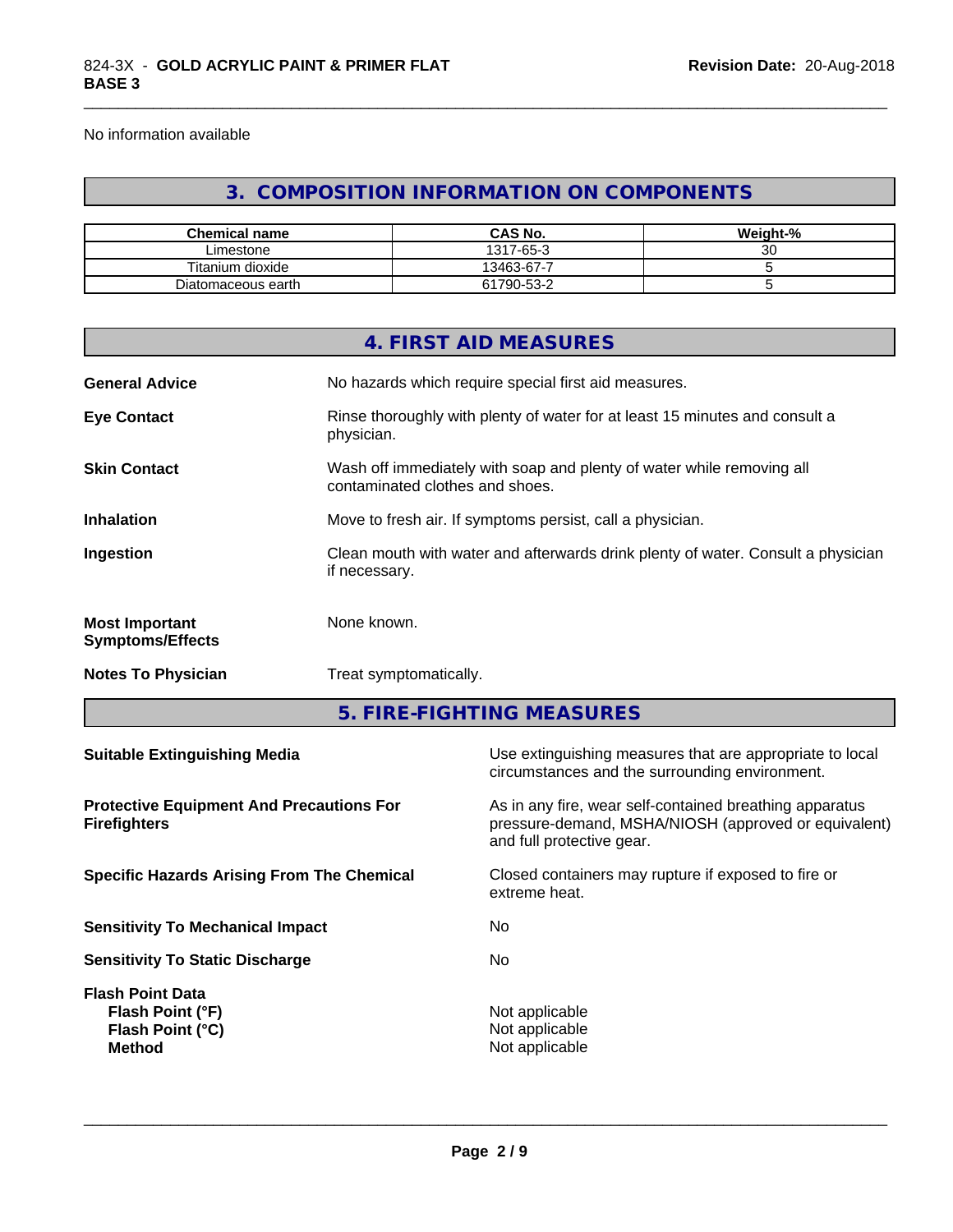#### **Flammability Limits In Air**

| Lower flammability limit:        |  |
|----------------------------------|--|
| <b>Upper flammability limit:</b> |  |

**Not applicable Not applicable** 

\_\_\_\_\_\_\_\_\_\_\_\_\_\_\_\_\_\_\_\_\_\_\_\_\_\_\_\_\_\_\_\_\_\_\_\_\_\_\_\_\_\_\_\_\_\_\_\_\_\_\_\_\_\_\_\_\_\_\_\_\_\_\_\_\_\_\_\_\_\_\_\_\_\_\_\_\_\_\_\_\_\_\_\_\_\_\_\_\_\_\_\_\_

**NFPA Health:** 1 **Flammability:** 0 **Instability:** 0 **Special:** Not Applicable

#### **NFPA Legend**

- 0 Not Hazardous
- 1 Slightly
- 2 Moderate
- 3 High
- 4 Severe

*The ratings assigned are only suggested ratings, the contractor/employer has ultimate responsibilities for NFPA ratings where this system is used.*

*Additional information regarding the NFPA rating system is available from the National Fire Protection Agency (NFPA) at www.nfpa.org.*

## **6. ACCIDENTAL RELEASE MEASURES**

| <b>Personal Precautions</b>      | Avoid contact with skin, eyes and clothing. Ensure adequate ventilation.                                                                                                         |  |
|----------------------------------|----------------------------------------------------------------------------------------------------------------------------------------------------------------------------------|--|
| <b>Other Information</b>         | Prevent further leakage or spillage if safe to do so.                                                                                                                            |  |
| <b>Environmental precautions</b> | See Section 12 for additional Ecological Information.                                                                                                                            |  |
| <b>Methods for Cleaning Up</b>   | Soak up with inert absorbent material. Sweep up and shovel into suitable<br>containers for disposal.                                                                             |  |
|                                  | 7. HANDLING AND STORAGE                                                                                                                                                          |  |
| <b>Handling</b>                  | Avoid contact with skin, eyes and clothing. Avoid breathing vapors, spray mists or<br>sanding dust. In case of insufficient ventilation, wear suitable respiratory<br>equipment. |  |
| <b>Storage</b>                   | Keep container tightly closed. Keep out of the reach of children.                                                                                                                |  |
|                                  |                                                                                                                                                                                  |  |

**Incompatible Materials** No information available

**8. EXPOSURE CONTROLS/PERSONAL PROTECTION**

#### **Exposure Limits**

| Chemical name      | <b>ACGIH TLV</b>  | <b>OSHA PEL</b>          |
|--------------------|-------------------|--------------------------|
| Limestone          | N/E               | 15 mg/m $3$ - TWA        |
|                    |                   | $5 \text{ ma/m}^3$ - TWA |
| Titanium dioxide   | 10 mg/m $3$ - TWA | 15 mg/m $3$ - TWA        |
| Diatomaceous earth | N/E               |                          |
|                    |                   | 20 mppcf - TWA           |

#### **Legend**

ACGIH - American Conference of Governmental Industrial Hygienists Exposure Limits OSHA - Occupational Safety & Health Administration Exposure Limits N/E - Not Established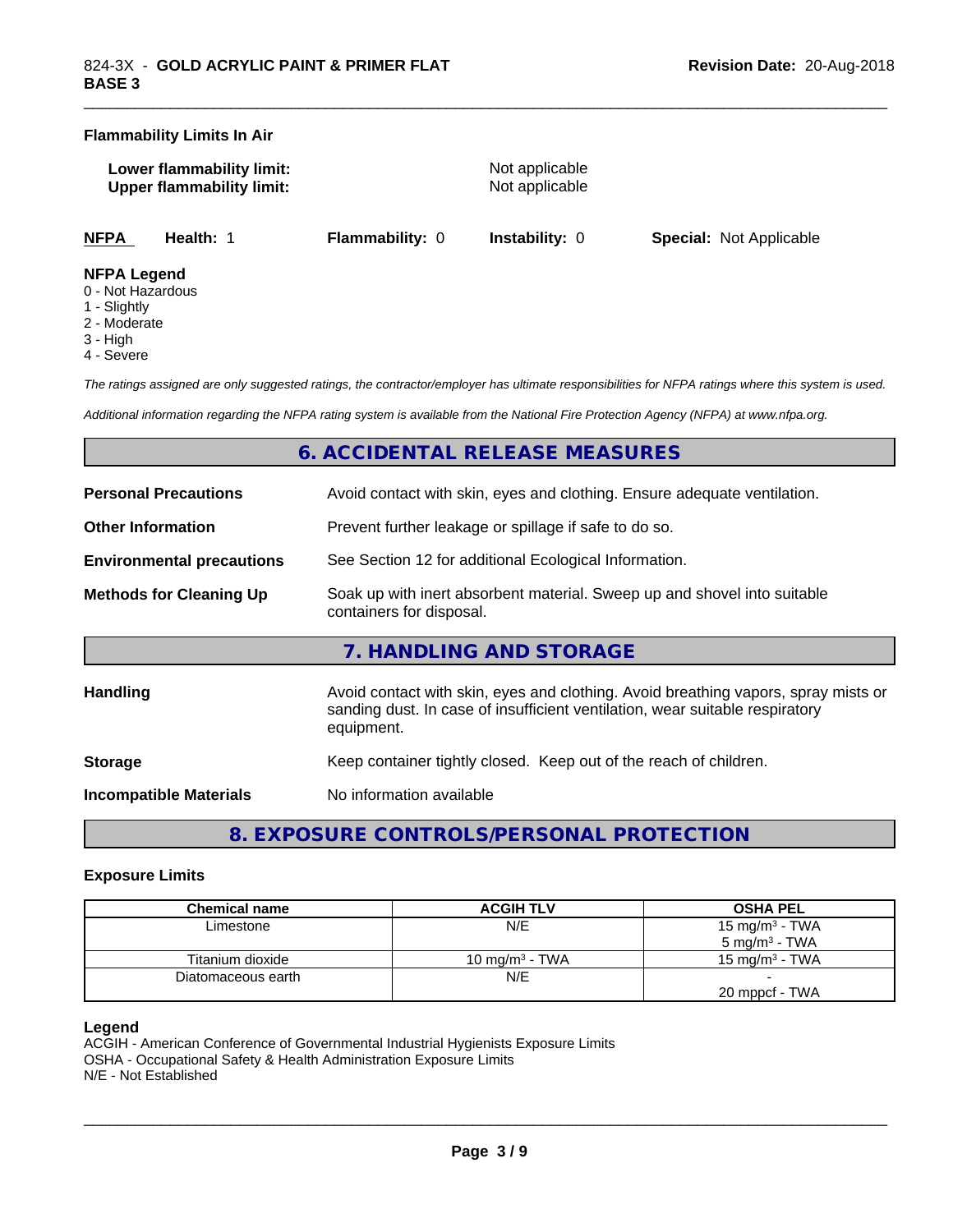| <b>Engineering Measures</b>          | Ensure adequate ventilation, especially in confined areas.               |  |  |
|--------------------------------------|--------------------------------------------------------------------------|--|--|
| <b>Personal Protective Equipment</b> |                                                                          |  |  |
| <b>Eye/Face Protection</b>           | Safety glasses with side-shields.                                        |  |  |
| <b>Skin Protection</b>               | Protective gloves and impervious clothing.                               |  |  |
| <b>Respiratory Protection</b>        | In case of insufficient ventilation wear suitable respiratory equipment. |  |  |
| <b>Hygiene Measures</b>              | Avoid contact with skin, eyes and clothing. Remove and wash contaminated |  |  |

clothing before re-use. Wash thoroughly after handling.

\_\_\_\_\_\_\_\_\_\_\_\_\_\_\_\_\_\_\_\_\_\_\_\_\_\_\_\_\_\_\_\_\_\_\_\_\_\_\_\_\_\_\_\_\_\_\_\_\_\_\_\_\_\_\_\_\_\_\_\_\_\_\_\_\_\_\_\_\_\_\_\_\_\_\_\_\_\_\_\_\_\_\_\_\_\_\_\_\_\_\_\_\_

## **9. PHYSICAL AND CHEMICAL PROPERTIES**

| Appearance                           | liquid                   |
|--------------------------------------|--------------------------|
| Odor                                 | little or no odor        |
| <b>Odor Threshold</b>                | No information available |
| Density (Ibs/gal)                    | $10.8 - 10.9$            |
| <b>Specific Gravity</b>              | $1.29 - 1.31$            |
| pH                                   | No information available |
| <b>Viscosity (cps)</b>               | No information available |
| Solubility(ies)                      | No information available |
| <b>Water solubility</b>              | No information available |
| <b>Evaporation Rate</b>              | No information available |
| Vapor pressure @20 °C (kPa)          | No information available |
| Vapor density                        | No information available |
| Wt. % Solids                         | $45 - 55$                |
| Vol. % Solids                        | $30 - 40$                |
| Wt. % Volatiles                      | $45 - 55$                |
| Vol. % Volatiles                     | $60 - 70$                |
| <b>VOC Regulatory Limit (g/L)</b>    | < 50                     |
| <b>Boiling Point (°F)</b>            | 212                      |
| <b>Boiling Point (°C)</b>            | 100                      |
| <b>Freezing Point (°F)</b>           | 32                       |
| <b>Freezing Point (°C)</b>           | 0                        |
| Flash Point (°F)                     | Not applicable           |
| Flash Point (°C)                     | Not applicable           |
| <b>Method</b>                        | Not applicable           |
| <b>Flammability (solid, gas)</b>     | Not applicable           |
| <b>Upper flammability limit:</b>     | Not applicable           |
| Lower flammability limit:            | Not applicable           |
| <b>Autoignition Temperature (°F)</b> | No information available |
| <b>Autoignition Temperature (°C)</b> | No information available |
| Decomposition Temperature (°F)       | No information available |
| Decomposition Temperature (°C)       | No information available |
| <b>Partition coefficient</b>         | No information available |

## **10. STABILITY AND REACTIVITY**

**Reactivity Not Applicable** Not Applicable

**Chemical Stability Chemical Stability** Stable under normal conditions.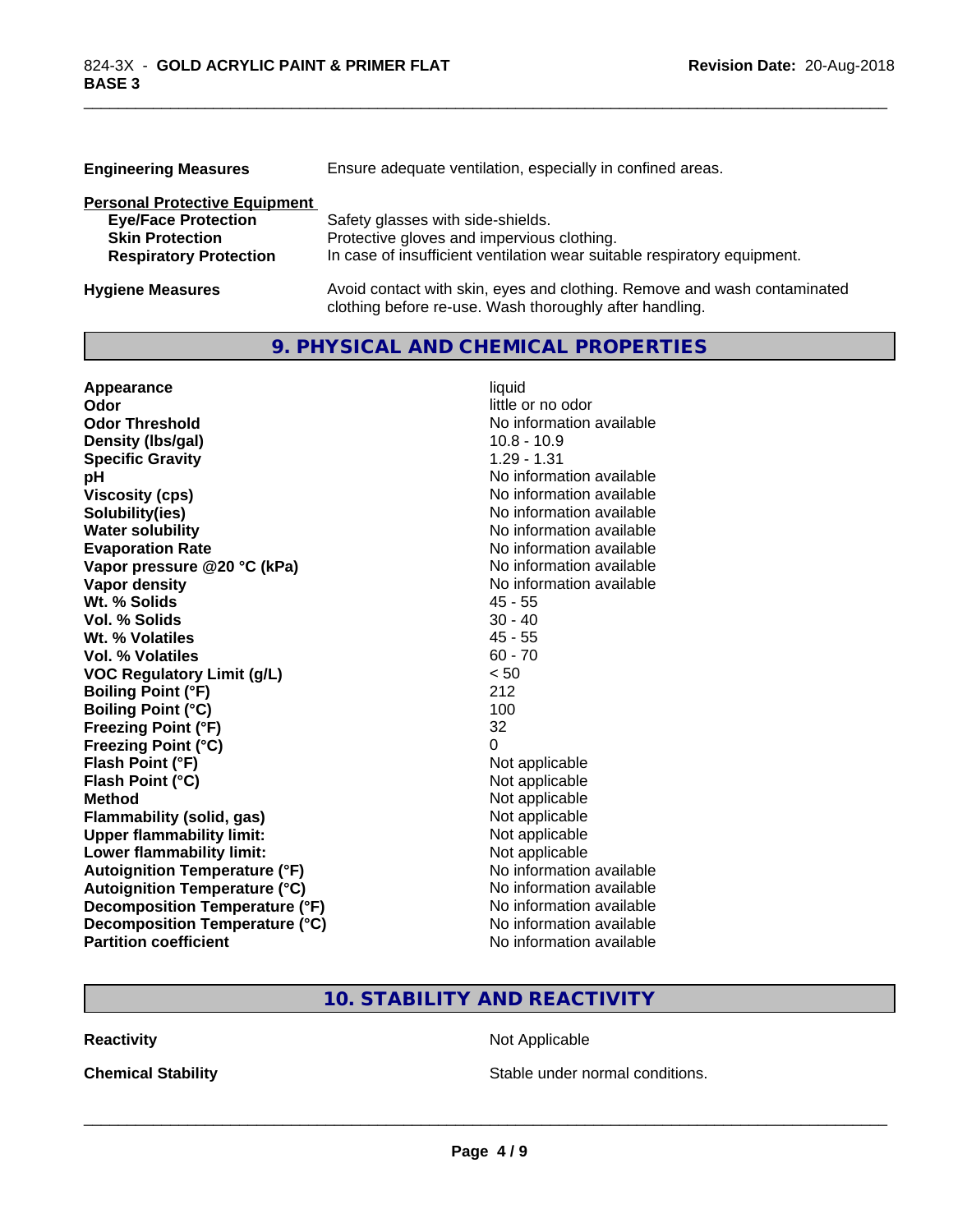| <b>Conditions to avoid</b>                                                                                                                                                                                                                                                                                                                                                            |                                                                                                                                                                                                                                                                                                                                                                                                          | Prevent from freezing.                                                                                                                                               |  |
|---------------------------------------------------------------------------------------------------------------------------------------------------------------------------------------------------------------------------------------------------------------------------------------------------------------------------------------------------------------------------------------|----------------------------------------------------------------------------------------------------------------------------------------------------------------------------------------------------------------------------------------------------------------------------------------------------------------------------------------------------------------------------------------------------------|----------------------------------------------------------------------------------------------------------------------------------------------------------------------|--|
| <b>Incompatible Materials</b><br><b>Hazardous Decomposition Products</b>                                                                                                                                                                                                                                                                                                              |                                                                                                                                                                                                                                                                                                                                                                                                          | No materials to be especially mentioned.                                                                                                                             |  |
|                                                                                                                                                                                                                                                                                                                                                                                       |                                                                                                                                                                                                                                                                                                                                                                                                          | None under normal use.                                                                                                                                               |  |
| <b>Possibility of hazardous reactions</b>                                                                                                                                                                                                                                                                                                                                             |                                                                                                                                                                                                                                                                                                                                                                                                          | None under normal conditions of use.                                                                                                                                 |  |
|                                                                                                                                                                                                                                                                                                                                                                                       |                                                                                                                                                                                                                                                                                                                                                                                                          | 11. TOXICOLOGICAL INFORMATION                                                                                                                                        |  |
| <b>Product Information</b>                                                                                                                                                                                                                                                                                                                                                            |                                                                                                                                                                                                                                                                                                                                                                                                          |                                                                                                                                                                      |  |
| Information on likely routes of exposure                                                                                                                                                                                                                                                                                                                                              |                                                                                                                                                                                                                                                                                                                                                                                                          |                                                                                                                                                                      |  |
| <b>Principal Routes of Exposure</b>                                                                                                                                                                                                                                                                                                                                                   | Eye contact, skin contact and inhalation.                                                                                                                                                                                                                                                                                                                                                                |                                                                                                                                                                      |  |
| <b>Acute Toxicity</b>                                                                                                                                                                                                                                                                                                                                                                 |                                                                                                                                                                                                                                                                                                                                                                                                          |                                                                                                                                                                      |  |
| <b>Product Information</b>                                                                                                                                                                                                                                                                                                                                                            | No information available                                                                                                                                                                                                                                                                                                                                                                                 |                                                                                                                                                                      |  |
| Symptoms related to the physical, chemical and toxicological characteristics                                                                                                                                                                                                                                                                                                          |                                                                                                                                                                                                                                                                                                                                                                                                          |                                                                                                                                                                      |  |
| <b>Symptoms</b>                                                                                                                                                                                                                                                                                                                                                                       | No information available                                                                                                                                                                                                                                                                                                                                                                                 |                                                                                                                                                                      |  |
|                                                                                                                                                                                                                                                                                                                                                                                       |                                                                                                                                                                                                                                                                                                                                                                                                          | Delayed and immediate effects as well as chronic effects from short and long-term exposure                                                                           |  |
| Eye contact<br><b>Skin contact</b><br><b>Inhalation</b><br>Ingestion<br><b>Sensitization</b><br><b>Neurological Effects</b><br><b>Mutagenic Effects</b><br><b>Reproductive Effects</b><br><b>Developmental Effects</b><br><b>Target organ effects</b><br><b>STOT - single exposure</b><br><b>STOT - repeated exposure</b><br><b>Other adverse effects</b><br><b>Aspiration Hazard</b> | May cause slight irritation.<br>skin and cause irritation.<br>May cause irritation of respiratory tract.<br>No information available<br>No information available.<br>No information available.<br>No information available.<br>No information available.<br>No information available.<br>No information available.<br>No information available.<br>No information available.<br>No information available | Substance may cause slight skin irritation. Prolonged or repeated contact may dry<br>Ingestion may cause gastrointestinal irritation, nausea, vomiting and diarrhea. |  |
| <b>Numerical measures of toxicity</b>                                                                                                                                                                                                                                                                                                                                                 |                                                                                                                                                                                                                                                                                                                                                                                                          |                                                                                                                                                                      |  |
| <b>ATEmix (oral)</b>                                                                                                                                                                                                                                                                                                                                                                  | 361032                                                                                                                                                                                                                                                                                                                                                                                                   |                                                                                                                                                                      |  |
| <b>Component Information</b>                                                                                                                                                                                                                                                                                                                                                          |                                                                                                                                                                                                                                                                                                                                                                                                          |                                                                                                                                                                      |  |
| Titanium dioxide<br>LD50 Oral: > 10000 mg/kg (Rat)                                                                                                                                                                                                                                                                                                                                    |                                                                                                                                                                                                                                                                                                                                                                                                          |                                                                                                                                                                      |  |
| Carcinogenicity                                                                                                                                                                                                                                                                                                                                                                       |                                                                                                                                                                                                                                                                                                                                                                                                          | The information below indicates whether each agency has listed any ingredient as a carcinogen:.                                                                      |  |

\_\_\_\_\_\_\_\_\_\_\_\_\_\_\_\_\_\_\_\_\_\_\_\_\_\_\_\_\_\_\_\_\_\_\_\_\_\_\_\_\_\_\_\_\_\_\_\_\_\_\_\_\_\_\_\_\_\_\_\_\_\_\_\_\_\_\_\_\_\_\_\_\_\_\_\_\_\_\_\_\_\_\_\_\_\_\_\_\_\_\_\_\_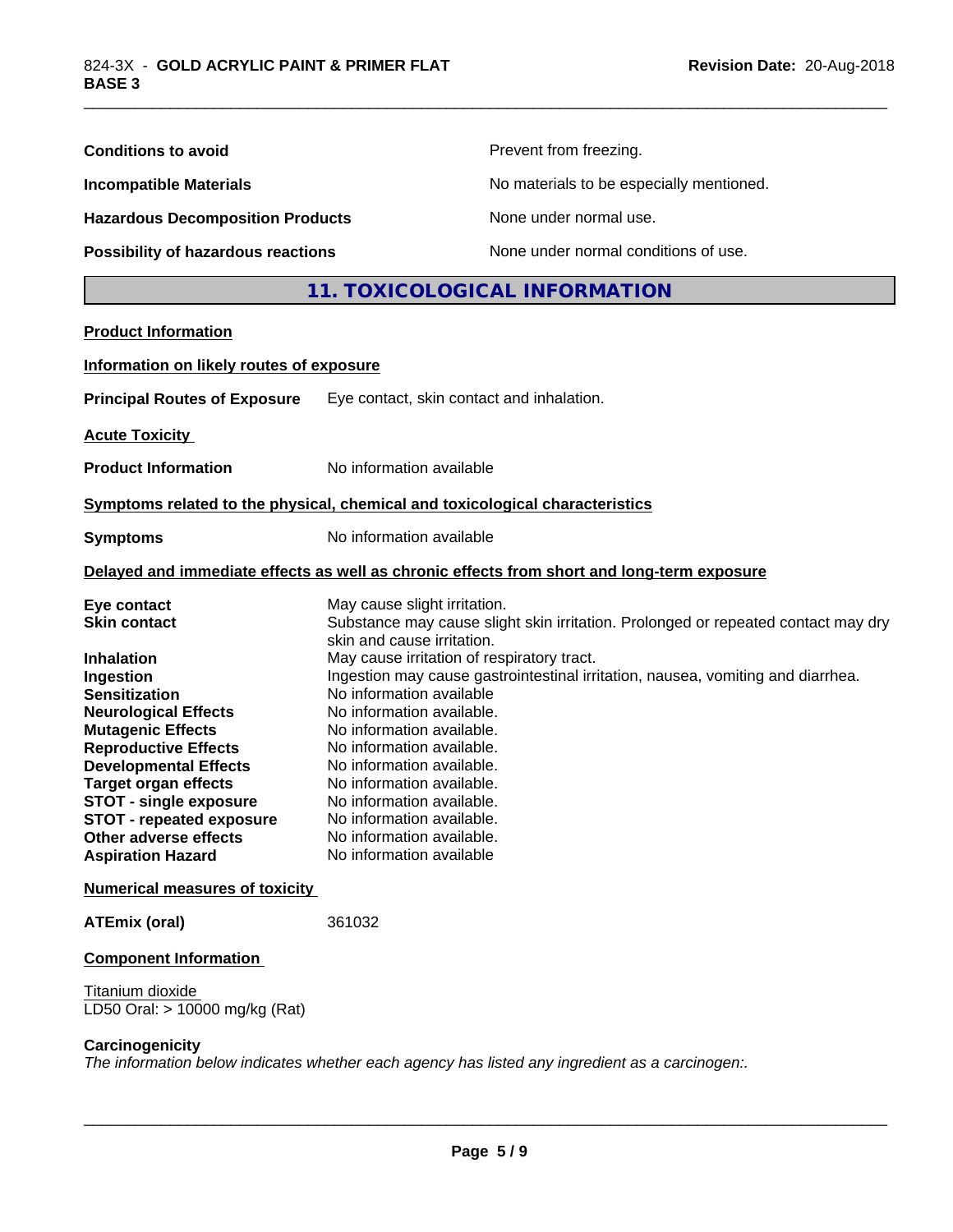| Chemical<br>∣ name                                                                                                                        | <b>IARC</b>               | <b>NTP</b> | OSHA   |
|-------------------------------------------------------------------------------------------------------------------------------------------|---------------------------|------------|--------|
|                                                                                                                                           | .<br>2B<br>Possible Human |            | Listed |
| <b>The Contract of the Contract of the Contract of the Contract of the Contract of the Contract of the Contract o</b><br>Titanium dioxide | Carcinogen                |            |        |

\_\_\_\_\_\_\_\_\_\_\_\_\_\_\_\_\_\_\_\_\_\_\_\_\_\_\_\_\_\_\_\_\_\_\_\_\_\_\_\_\_\_\_\_\_\_\_\_\_\_\_\_\_\_\_\_\_\_\_\_\_\_\_\_\_\_\_\_\_\_\_\_\_\_\_\_\_\_\_\_\_\_\_\_\_\_\_\_\_\_\_\_\_

• Although IARC has classified titanium dioxide as possibly carcinogenic to humans (2B), their summary concludes: "No significant exposure to titanium dioxide is thought to occur during the use of products in which titanium dioxide is bound to other materials, such as paint."

#### **Legend**

IARC - International Agency for Research on Cancer NTP - National Toxicity Program OSHA - Occupational Safety & Health Administration

**12. ECOLOGICAL INFORMATION**

#### **Ecotoxicity Effects**

The environmental impact of this product has not been fully investigated.

#### **Product Information**

## **Acute Toxicity to Fish**

No information available

#### **Acute Toxicity to Aquatic Invertebrates**

No information available

#### **Acute Toxicity to Aquatic Plants**

No information available

#### **Persistence / Degradability**

No information available.

#### **Bioaccumulation**

No information available.

#### **Mobility in Environmental Media**

No information available.

#### **Ozone**

No information available

#### **Component Information**

#### **Acute Toxicity to Fish**

Titanium dioxide  $LC50:$  > 1000 mg/L (Fathead Minnow - 96 hr.)

#### **Acute Toxicity to Aquatic Invertebrates**

No information available

#### **Acute Toxicity to Aquatic Plants**

No information available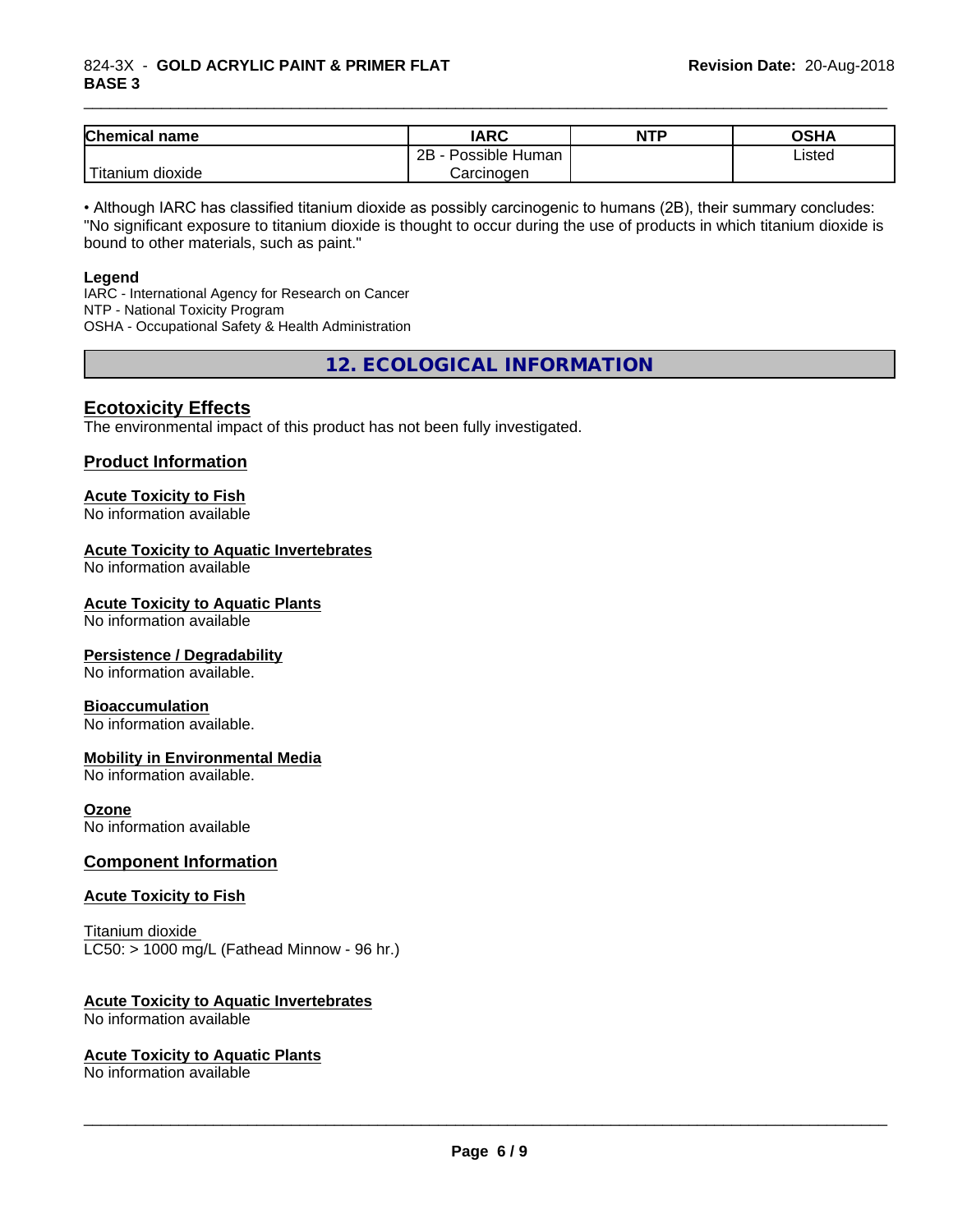|                              | 13. DISPOSAL CONSIDERATIONS                                                                                                                                                                                               |
|------------------------------|---------------------------------------------------------------------------------------------------------------------------------------------------------------------------------------------------------------------------|
| <b>Waste Disposal Method</b> | Dispose of in accordance with federal, state, and local regulations. Local<br>requirements may vary, consult your sanitation department or state-designated<br>environmental protection agency for more disposal options. |
|                              | 14. TRANSPORT INFORMATION                                                                                                                                                                                                 |
| <b>DOT</b>                   | Not regulated                                                                                                                                                                                                             |
| <b>ICAO/IATA</b>             | Not regulated                                                                                                                                                                                                             |
| <b>IMDG/IMO</b>              | Not regulated                                                                                                                                                                                                             |
|                              | <b>15. REGULATORY INFORMATION</b>                                                                                                                                                                                         |
| .                            |                                                                                                                                                                                                                           |

\_\_\_\_\_\_\_\_\_\_\_\_\_\_\_\_\_\_\_\_\_\_\_\_\_\_\_\_\_\_\_\_\_\_\_\_\_\_\_\_\_\_\_\_\_\_\_\_\_\_\_\_\_\_\_\_\_\_\_\_\_\_\_\_\_\_\_\_\_\_\_\_\_\_\_\_\_\_\_\_\_\_\_\_\_\_\_\_\_\_\_\_\_

#### **International Inventories**

| <b>TSCA: United States</b> | Yes - All components are listed or exempt. |
|----------------------------|--------------------------------------------|
| <b>DSL: Canada</b>         | Yes - All components are listed or exempt. |

## **Federal Regulations**

| SARA 311/312 hazardous categorization |    |  |
|---------------------------------------|----|--|
| Acute health hazard                   | Nο |  |
| Chronic Health Hazard                 | No |  |
| Fire hazard                           | No |  |
| Sudden release of pressure hazard     | Nο |  |
| Reactive Hazard                       | No |  |

#### **SARA 313**

Section 313 of Title III of the Superfund Amendments and Reauthorization Act of 1986 (SARA). This product contains a chemical or chemicals which are subject to the reporting requirements of the Act and Title 40 of the Code of Federal Regulations, Part 372:

*None*

#### **Clean Air Act,Section 112 Hazardous Air Pollutants (HAPs) (see 40 CFR 61)**

This product contains the following HAPs:

*None*

## **US State Regulations**

#### **California Proposition 65**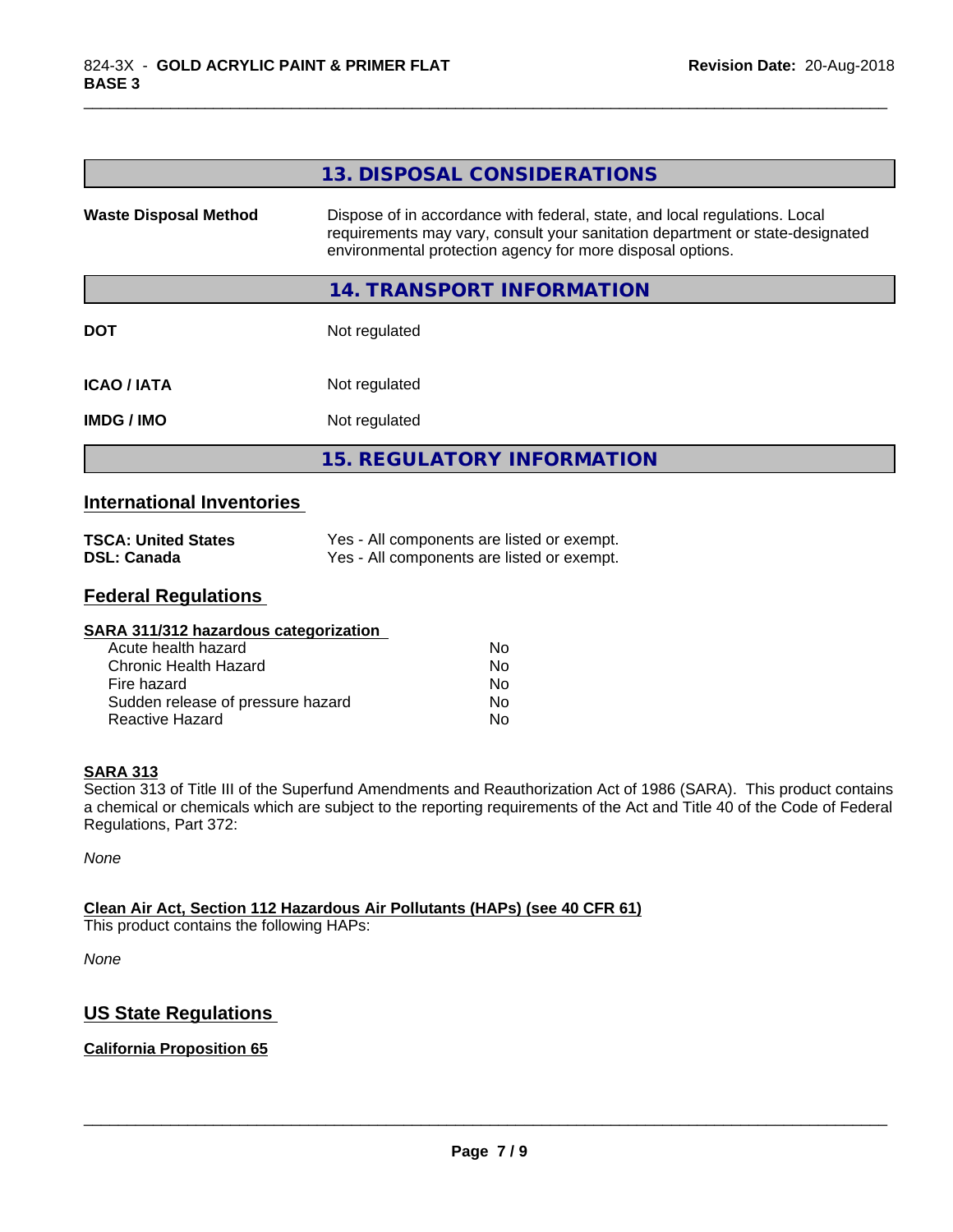# **A** WARNING: Cancer and Reproductive Harm– www.P65warnings.ca.gov

#### **State Right-to-Know**

| <b>Chemical name</b> | <b>Massachusetts</b> | <b>New Jersey</b> | Pennsylvania |
|----------------------|----------------------|-------------------|--------------|
| Limestone            |                      |                   |              |
| Titanium dioxide     |                      |                   |              |
| Diatomaceous earth   |                      |                   |              |

#### **Legend**

X - Listed

## **16. OTHER INFORMATION**

**HMIS** - **Health:** 1 **Flammability:** 0 **Reactivity:** 0 **PPE:** -

#### **HMIS Legend**

- 0 Minimal Hazard
- 1 Slight Hazard
- 2 Moderate Hazard
- 3 Serious Hazard
- 4 Severe Hazard
- Chronic Hazard
- X Consult your supervisor or S.O.P. for "Special" handling instructions.

*Note: The PPE rating has intentionally been left blank. Choose appropriate PPE that will protect employees from the hazards the material will present under the actual normal conditions of use.*

*Caution: HMISÒ ratings are based on a 0-4 rating scale, with 0 representing minimal hazards or risks, and 4 representing significant hazards or risks. Although HMISÒ ratings are not required on MSDSs under 29 CFR 1910.1200, the preparer, has chosen to provide them. HMISÒ ratings are to be used only in conjunction with a fully implemented HMISÒ program by workers who have received appropriate HMISÒ training. HMISÒ is a registered trade and service mark of the NPCA. HMISÒ materials may be purchased exclusively from J. J. Keller (800) 327-6868.*

 **WARNING!** If you scrape, sand, or remove old paint, you may release lead dust. LEAD IS TOXIC. EXPOSURE TO LEAD DUST CAN CAUSE SERIOUS ILLNESS, SUCH AS BRAIN DAMAGE, ESPECIALLY IN CHILDREN. PREGNANT WOMEN SHOULD ALSO AVOID EXPOSURE.Wear a NIOSH approved respirator to control lead exposure. Clean up carefully with a HEPA vacuum and a wet mop. Before you start, find out how to protect yourself and your family by contacting the National Lead Information Hotline at 1-800-424-LEAD or log on to www.epa.gov/lead.

| <b>Prepared By</b>      | <b>Product Stewardship Department</b><br>Benjamin Moore & Co.<br>101 Paragon Drive<br>Montvale, NJ 07645<br>800-225-5554 |
|-------------------------|--------------------------------------------------------------------------------------------------------------------------|
| <b>Revision Date:</b>   | 20-Aug-2018                                                                                                              |
| <b>Revision Summary</b> | Not available                                                                                                            |

#### Disclaimer

The information contained herein is presented in good faith and believed to be accurate as of the effective date shown